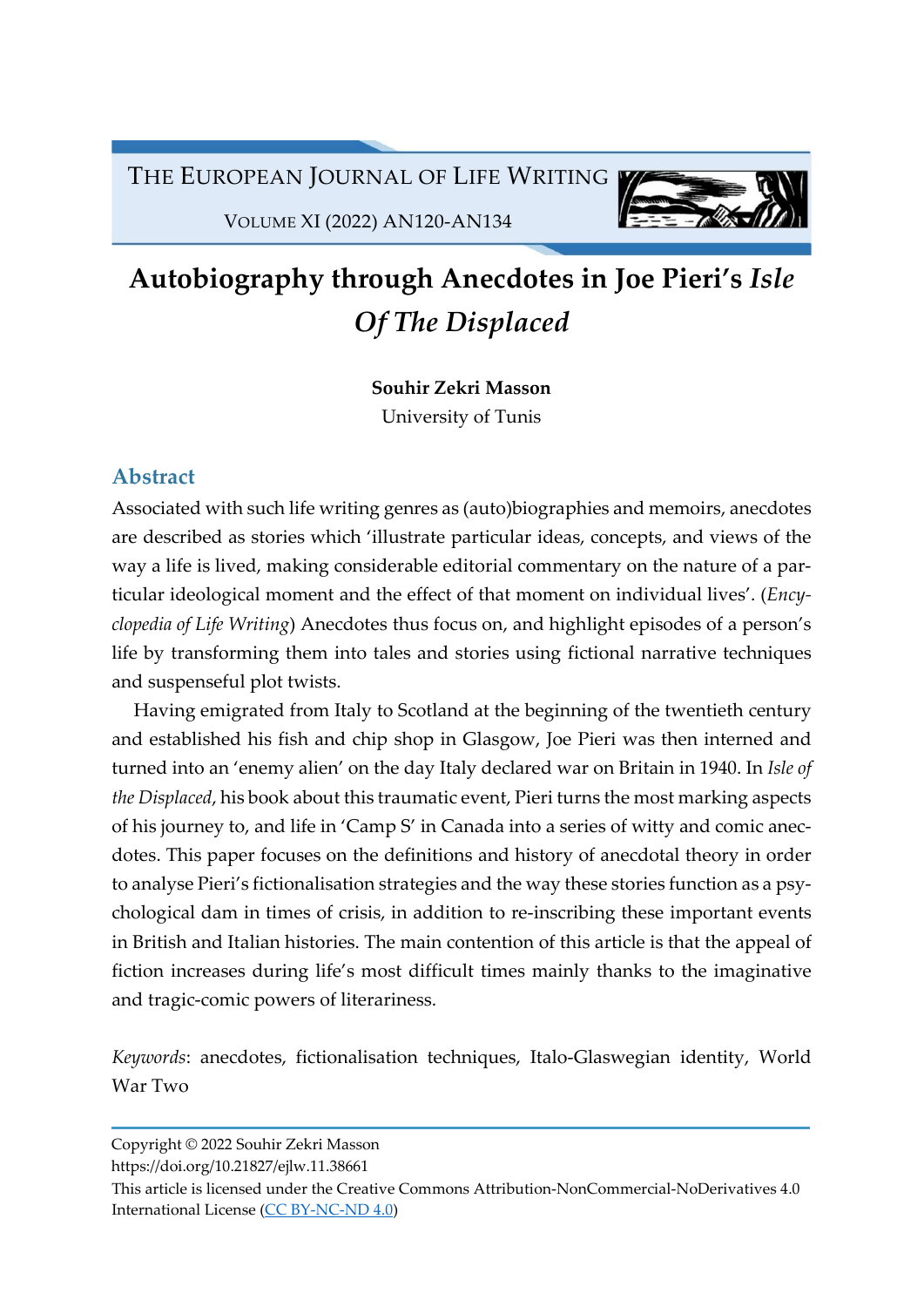#### سيرة ذاتية من خلال الحكايات في جزيرة المشردين جو بيري

مرتبطة بأنواع كتابة الحياة مثل السير الذاتية (التلقائية) والمذكرات ، يتم وصف الحكايات على أنها قصص'توضح أفكارًا ومفاهيم ووجهات نظر معينة حول طريقة عيش ، مما يؤدي إلى تعليق تحريري كبير على طبيعة لحظة إيديولوجية معينة و تأثير تلك اللحظة على حياة الأفراد. '(موسوعة كتابة الحياة) تركز الحكايات على حلقات من حياة الشخص وتسلط الضوء عليها من خلال تحويلها إلى حكايات وقصص باستخدام تقنيات السرد الخيالي وتقلبات الحبكة. بعد أن هاجر من إيطاليا إلى اسكتلندا في بداية القرن العشرين وأسس متجرأسماك وبطاطس مقلية في غلاسكو ، تم اعتقال جو بيري بعد ذلك وتحول إلى 'أجنبي معاد' في اليوم الذي أعلنت فيه إيطاليا الحرب على بريطانيا في عام .1940 في جزيرة المشردين ، وهو كتابه عن هذا الحدث الصادم ، يحول بيري الجوانب الأكثر تمي ًزا في رحلته والحياة في 'المعسكر S 'في كندا إلى سلسلة من الحكايات البارعة والكوميدية. تركز هذه المقالة على تعريفات وتاريخ النظرية القصصية من أجل تحليل استراتيجيات التخيل لدى بيري والطريقة التي تعمل بها هذه القصص كسد نفسي في أوقات الأزمات ، بالإضافة إلى إعادة كتابة هذه الأحداث المهمة في التاريخ البريطاني والإيطالي. يتمثل الجدال الرئيسي في هذه المقالة في أن جاذبية الرواية تزداد خلال أصعب أوقات الحياة ويرجع الفضل في ذلك بشكل أساسي إلى القوى الخيالية والمأساوية الكوميدية للأدب.

الكلمات المفتاحية: الحكايات ، تقنيات التخيل ، الهوية الإيطالية الغلاسكوية، الحرب العالمية الثانية.

'A thousand things may happen in reality which elude the subtlest imagination' (Dostoyevski, The Brothers Karamazov)

Let me tell you an anecdote. When my grandmother passed away ten years ago, I remember how every member of my family was devastated. Everyone was roaming through the house like a soul in pain. Then, suddenly appeared my aunt, silently holding a tray of a special kind: it was filled with tiny white sleeping pills. 'Help yourself to the tray if you can't bear the pain.' Now when I think of that particular circumstance as part of my life story, my unwritten autobiography, I laugh at its tragic-comic quality and at the manner in which it highlights how one inevitably fictionalises one's life in times of crisis by telling and retelling it, in this case as an anecdote. A Glasgow-Italian fish-and-chip café owner in the twenties and thirties, Joe Pieri wrote his life story and that of his human and spatial entourage through autobiographical narratives, many of which are constituted as long anecdotes: Tales of the Savoy (1999), Big Men (2001) and Isle of the Displaced (1997). He was arrested and interned at the outbreak of World War Two along with other Italian civilians following Italy's declaration of war on Britain, and taken through an inhumane and cruel expedition to Canada without any contact or knowledge of his destination and fate. Pieri's Isle of The Displaced is particularly pertinent to this study because his use of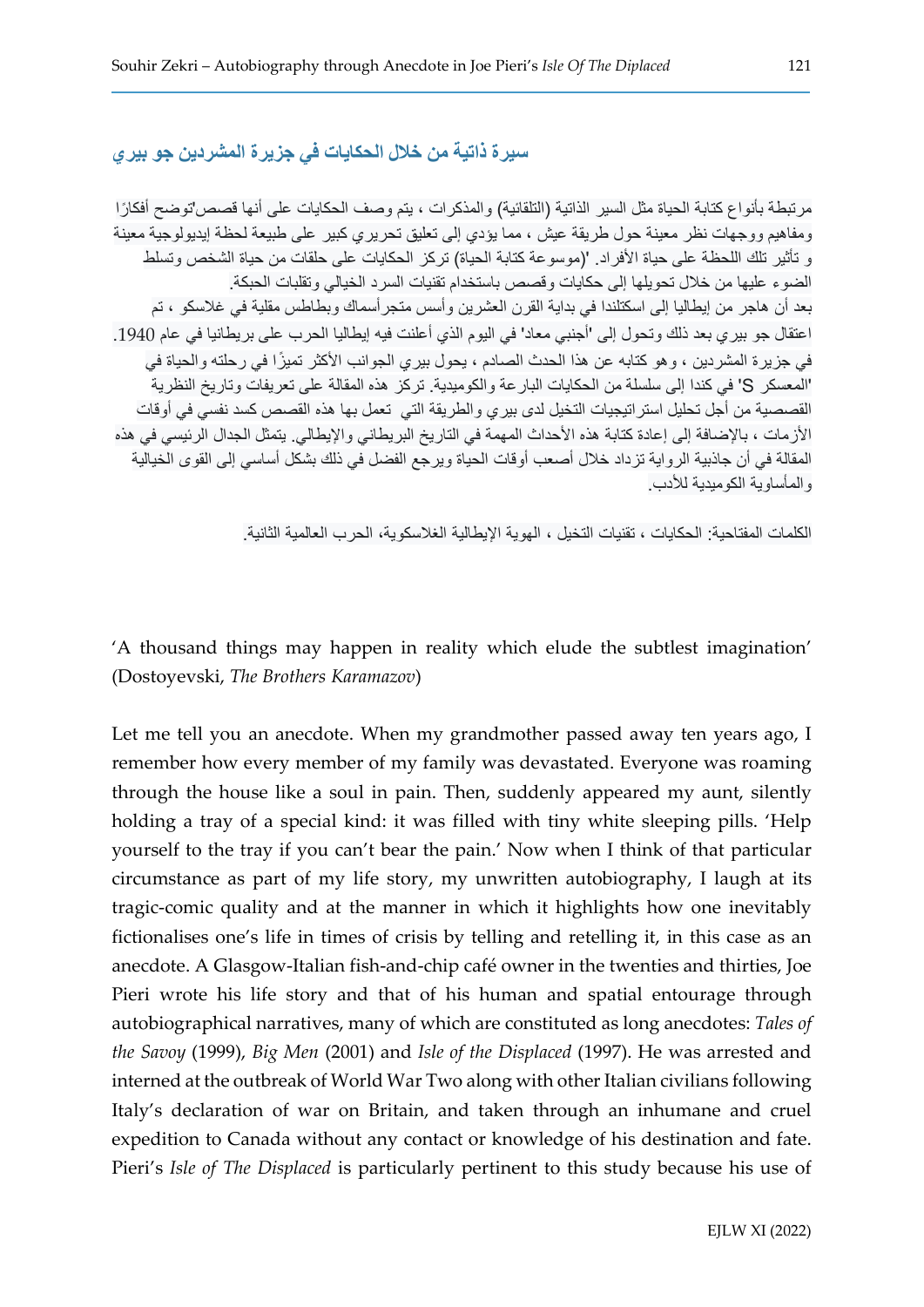anecdotes serves two important purposes: narrating the circumstances of his own life and of the Scots-Italian community, while also documenting an important segment of both British and Italian history. In this article, I would like to argue that Pieri's anecdotes, thanks to their rootedness in orality and the efficiency of their literary compactness, could represent a pertinent alternative to conventional life writing genres, and more particularly, auto/biography.

#### Different definitions of the anecdote

The focus on the definition of the anecdote and the history of its evolution is crucial to the study of its form and various functions. There are many lines of thought and possibilities of research questions related to anecdotes: Are they oral or written? Is their historical probability an intrinsic aspect of their essence? What is their historical, literary or biographical value? Are they used for mere entertainment, as an adornment, or do they have more serious purposes (political, moral, social and the like)? Are they a minor, ignored genre or is anecdotal theory—to use Susan Gallop's title—a field in its own right?

Throughout my readings about the anecdote, I found many different definitions. The Greek etymology is 'ek-didomi' which means 'not given out'<sup>1</sup> as in the case of an unpublished story or one that is only told in private. 'Anekdota' is, in the context of marriage, a 'young woman not yet married', and in the context of publication a 'story told for the first time', a definition which establishes the anecdote's link to confidentiality, serialisation and transmission. Anecdote (ăn´Ĭkdōt´) is also defined as a brief narrative of a particular incident. It would be interesting to note at this point that Joe Pieri himself calls his anecdotes 'incidents'. Still, they differ from a short story in that they are unified in time and space, are uncomplicated, and deal with a single episode.

In English studies, the anecdote as a genre was first theorised by Francis Bacon in the seventeenth century under the appellation of 'apophthegm', then by Isaac D'Israeli's Dissertation on Anecdotes published in 1793, a century during which the anecdote (also called 'anas' as in Johnsoniana) witnessed a boom and became 'a compulsive mode of representation' in Simpson's terms. In addition, D'Israeli sees the anecdote in light of the subjective relationship between men and history, of the fact that it brings 'history to life' and materialises it through its little incidents. The reader is also given presence and existence by actively interpreting these incidents, allowing for the portrayal of the paradox of the ordinarily contingent, but exceptional event. The more recent 'theorists' are Joel Fineman in 'The History of the Anecdote: Fiction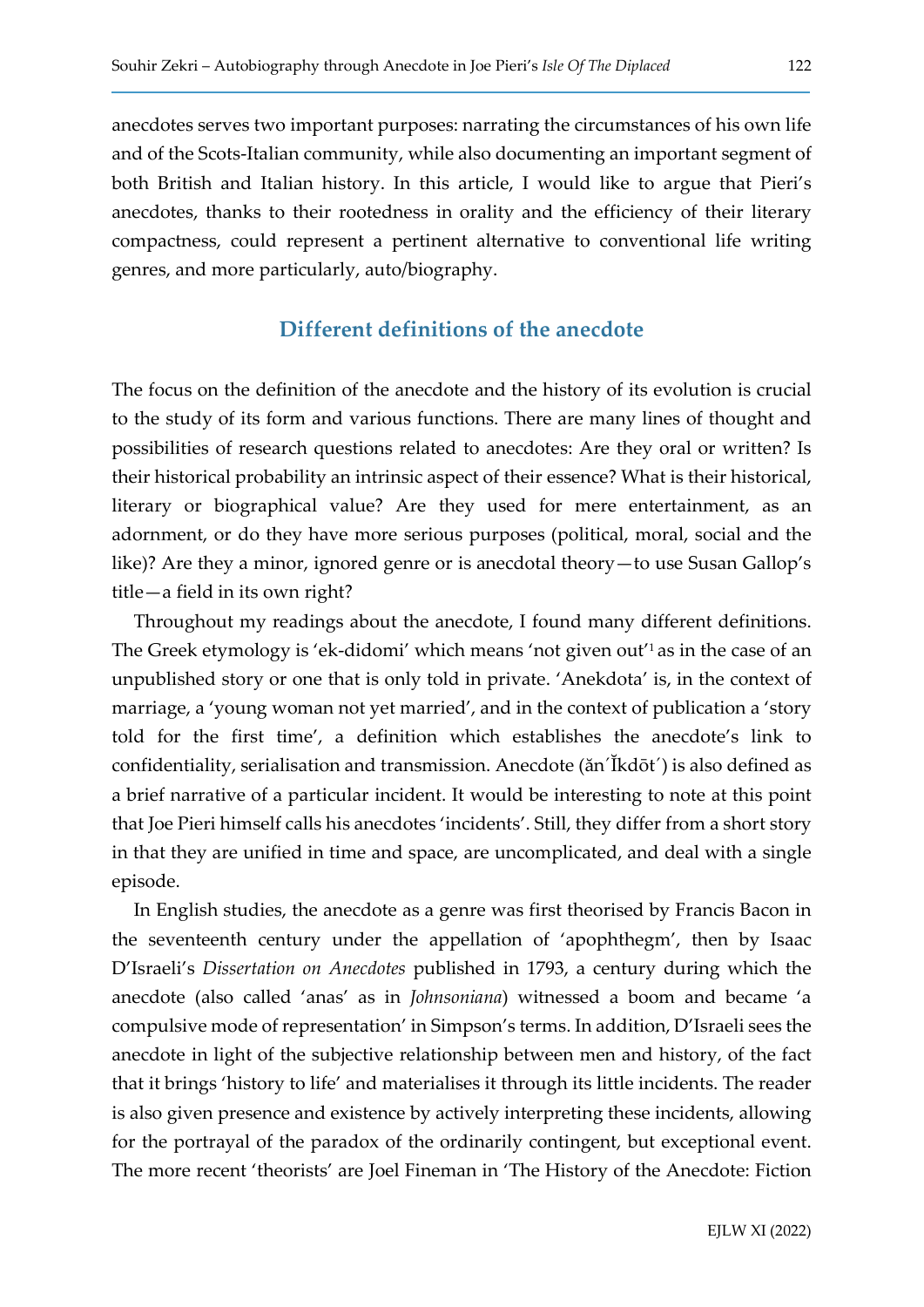and Fiction', David Simpson and Susan Gallop in Anecdotal Theory. On the other hand, French research, including Michel de Montaigne, French anecdote tellers/writers, historians and other specialists, is also very varied and up-to-date.

E. 'No̧lue Emenanjo, in his study of Igbo anecdotes as an oral genre, chronicles the history of the anecdote through its earliest eighteenth century definitions. Samuel Johnson first defined the anecdote in 1755 as 'something yet unpublished', which was revised in 1773 following the French definition as 'a biographical incident, a minute passage of private life'. Johnson also considered that 'anecdotes provide moral instruction' through 'circumstances' of 'particular lives', the 'deeds' rather than the words of men. He also declared his love of anecdotes and saw them as the future of literature: 'I fancy mankind may come, in time, to write all aphoristically […] grow weary of preparation, and connection, and illustration, and all those arts by which a big book is made' (Boswell's Life of Johnson). John Bacon's definition, on the other hand, was related to 'circumstances' or 'apophtegmes' which, he considers, make for 'meaningful conversation', and are similar to anecdotes (Silver, 252-53) as short, historical, and with a point or edge. In fact, he uses the adjectives 'pierced and severed'.<sup>2</sup> They are repeated, which is the very logic of the anecdote, from one person to another as 'a small bit of history imported into the conversation to give it reality' (Silver, 253). In 'Anecdotes and Conversations', David Simpson defines the anecdote as an explanation of something general 'by reference to the immediacy of a lived incident' (Simpson, 53). W.C. Snipes in Writer and Audience describes it as 'originally an unpublished item or (an) interesting or striking incident, usually of a personal or biographical nature'. Emenanjo quotes Edmund Fuller (a collector of anecdotes) and calls them 'stories with points', defining them himself as 'short, involving no more than a single incident, generally factual and authentic in content (or at least alleged to be so) […] uncomplicated in plot line'.

In light of all the aforementioned definitions, an anecdote is a 'brief' or 'short' narrative or story or account of 'an incident', 'a single event' and has such characteristics as 'amusing', 'interesting', 'striking' and even 'obscure' (Oxford English Dictionary/Dictionary.com). Some dictionaries add that it is 'about a real person or event' (Oxford American Dictionary), 'about something someone has done' (Cambridge Dictionary). On the other hand, anecdotal evidence is said about information that is not based on facts or proper studies, which creates a tension, a paradox in its very definition.

There are also different types of anecdotes: literary, historical, autobiographical, etc. as they are often associated with other fields of study such as history, as in Joel Fineman's discussion of Steven Greenblatt's New Historicism and its use of anecdotes, or philosophy, as Hegel's fondness for anecdotes is highlighted by John McCumber, or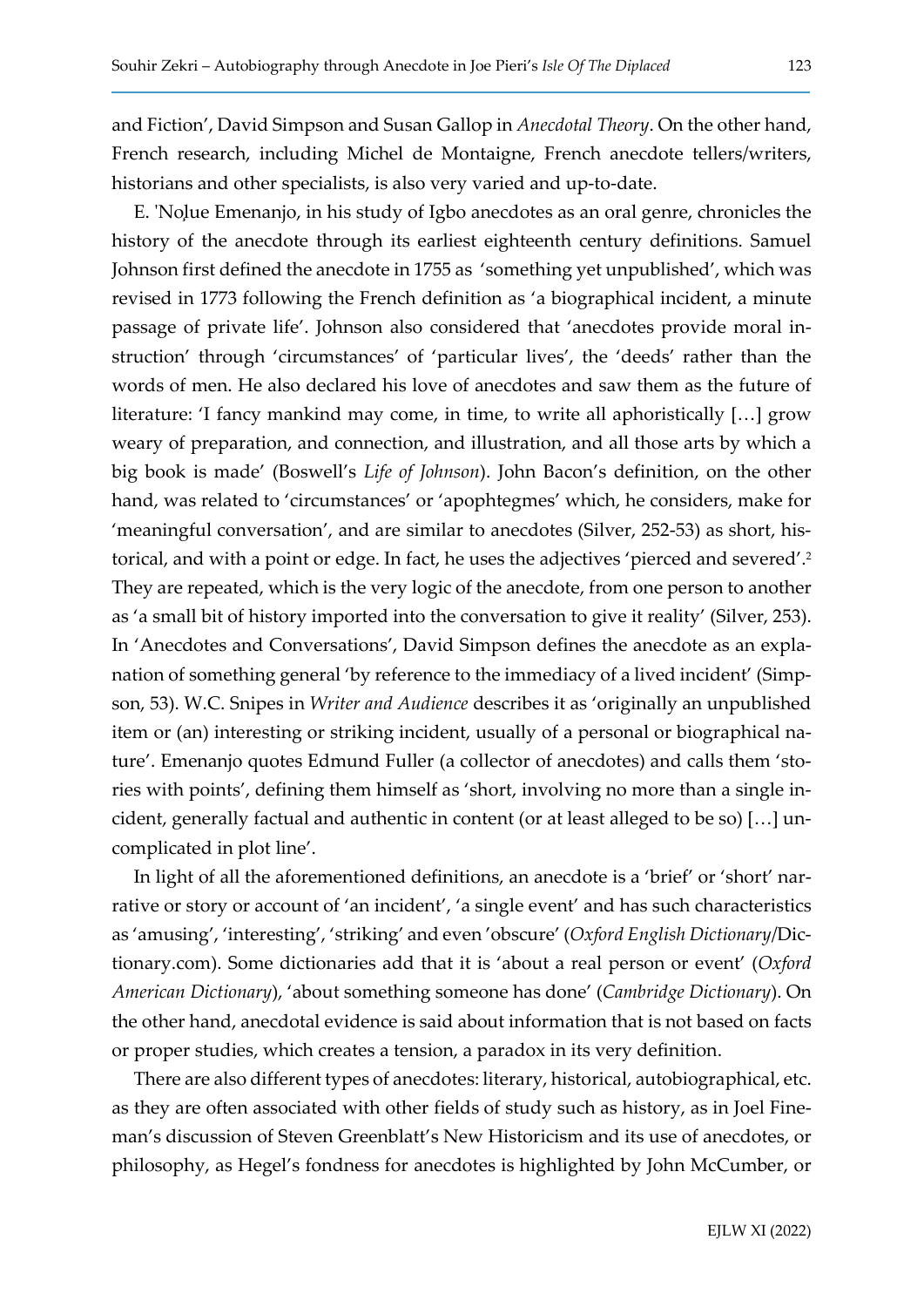memoirs such as Procopius' unpublished memoirs of Justinian and Theodora or the Anecdota published in the sixth century about the Roman Empire. Anecdotes can even be found in novels as an interval plot such as Laurence Sterne's Tristram Shandy. The definition of the anecdote also differs from one culture to another: Igbo anecdotes are fictional, while English and French ones are rooted in the real and may function as folk tales which reflect their culture of origin with its values and idiosyncrasies. In relation to its oral aspect, Simpson explains the 'dialogic' aspect a good anecdote brings to a story (linking it to conversation), he also expands on what Silver calls in 'The Anecdote in Polite Conversation' 'human reality', (Nabokov qtd. in Silver, 243 ) which is created through conversation, as opposed to external or 'objective' reality which is impossible to grasp or put into words.

#### Historical circumstances

The most important historical events which documented Pieri's works include mass Italian immigration before World War One to escape dire conditions in 'mountain regions' (147). This was followed by the rise of Mussolini and fascism in 1922 and 1926, an extremist right-wing political party whose 'membership became a passport to work', (Gillman 148) while the persecution and murder of political opponents and Race Acts (1937) pushed more and more Italians to seek refuge in Britain. A strong anti-Italian feeling started to develop in the United Kingdom following Italy's declaration of war in April 1940. Mussolini's announcement and Churchill's answer to 'collar the lot!' led hundreds of Italians to be arrested on the same night: 'To the bewilderment of of some of the police handling the affair, those arrested naturally included a large number of restaurant proprietors, café owners, chefs and waiters who formed the core of the Italian community in Britain' (Gillman, 154).

The main policy which had started these mass arrests and deportations was called 'Regulation 18B', an emergency legislation planned in case of war and made by a secret committee set up by the Committee of Imperial Defence in 1935, which was intended to arrest and intern 'disaffected (i.e. disloyal) persons of British nationality' as well as 'those of hostile origin or associations […] in the interests of public safety or the Defence of the Realm'. This legislation led to the arrest, then internment or deportation, first of members of 'Il Fascio', then of 'Italians between 16 and 60' who had spent less than ten years in Britain — this was later indiscriminately extended to twenty years (Gillman 151). These forced detentions and displacements constitute part of what is considered by the 'Convention on the Prevention and Punishment of the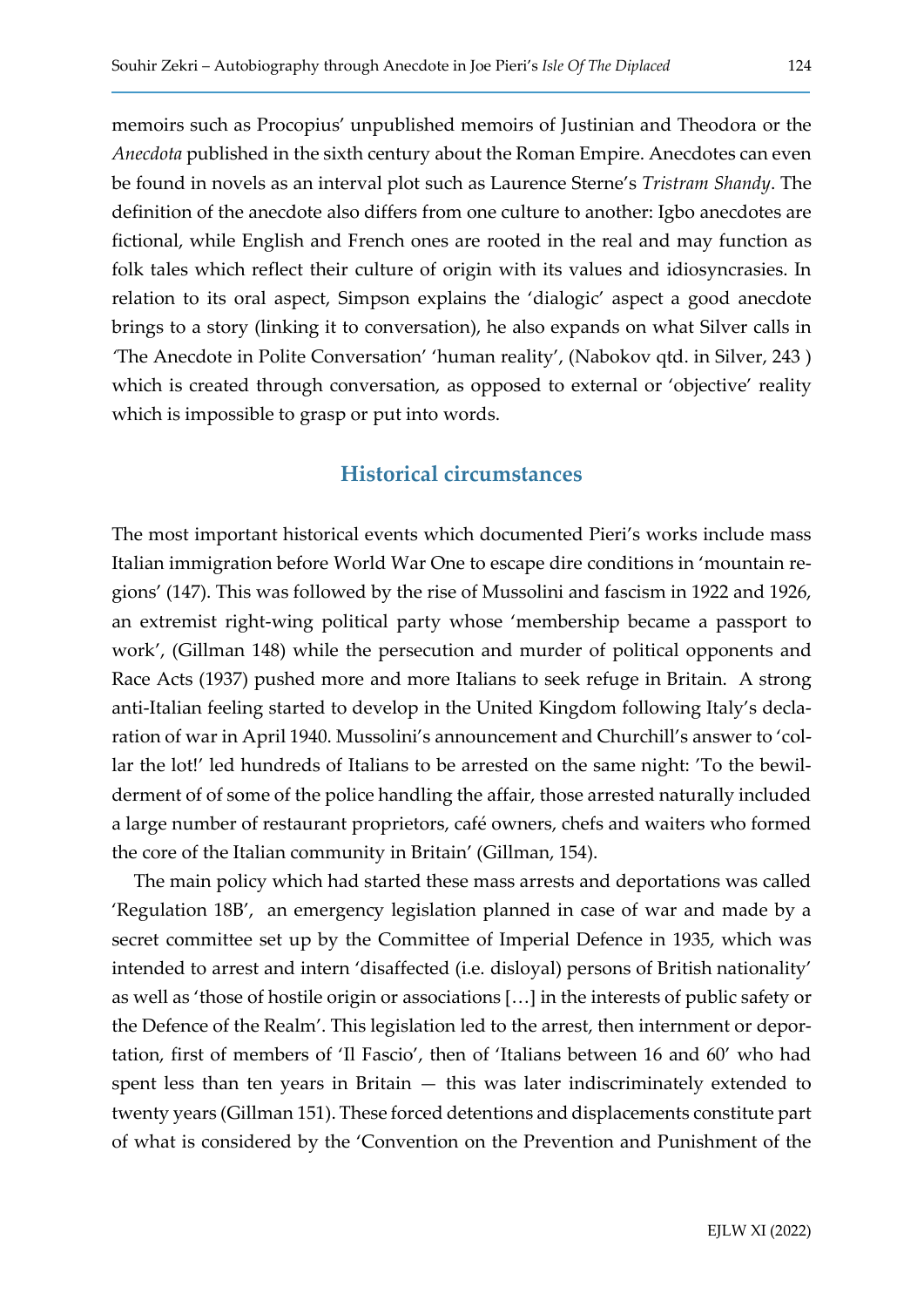Crime of Genocide' as war crimes intended to 'get rid' of a particular ethnic group, in this case Italians:

#### Article II

In the present Convention, genocide means any of the following acts committed with intent to destroy, in whole or in part, a national, ethnical, racial or religious group, as such:

(a) Killing members of the group;

(b) Causing serious bodily or mental harm to members of the group;

(c) Deliberately inflicting on the group conditions of life calculated to bring about its physical destruction in whole or in part… ('Convention on the Prevention and Punishment of the Crime of Genocide' 2020)

Interestingly enough, the history book itself also uses anecdotes such as Ernani Landucci's, an Italian waiter who had a British-born daughter and who burst into tears when he was arrested as an 'enemy agent' as he explained that he only 'enrolled' in the Manchester branch of 'Il Fascio' to be able to own a piece of land in his native country, '[t]he account survives because the policeman involved was Robert Mark […] who, in his autobiography, described the incident as one of the most formative of his career' (Gillman 154-5). This and other 'incidents' are going to climax into one of the most tragic consequence of this mass internment: the sinking of the Arandora Star.

The conditions of transportation and accommodation aboard the Arandora Star were so dire and precarious that they ironically contrasted with the original, peacetime purpose of the ship: a 'sybaritic' cruise-ship which used only to transport about 400 first-class, wealthy passengers to holiday dreamlands and shiny locations. With the advent of the war in 1940, the Arandora was painted grey and modified to suit its new wartime purposes: 'armed both fore and aft […] (with a) 4.7. inch cannon […] and her 12-pound anti-aircraft gun', in addition to 'barbed wire barricades on the promenade deck' (Gillman 189). It was now intended to transport war internees and prisoners of war of different nationalities. It was on the dawn of 1 July, to the northwest of Ireland, that Gunther Prien, a German naval officer, mistook the Arandora for a 'foe' and fired his U-47's last torpedo. The second ironical aspect of this event is that Prien did not know at the time that the boat he had sunk was carrying 500 of his fellow citizens, about one third of whom had lost their lives as a result: 'within thirty minutes the Arandora Star sank to the bottom of the sea, taking about 720 souls with her' (Pieri ch. 6). However, the highest mortality rate was among the Italians: 'two thirds of some 700', (Gillman 196) the most objective reason being the number of middle-aged and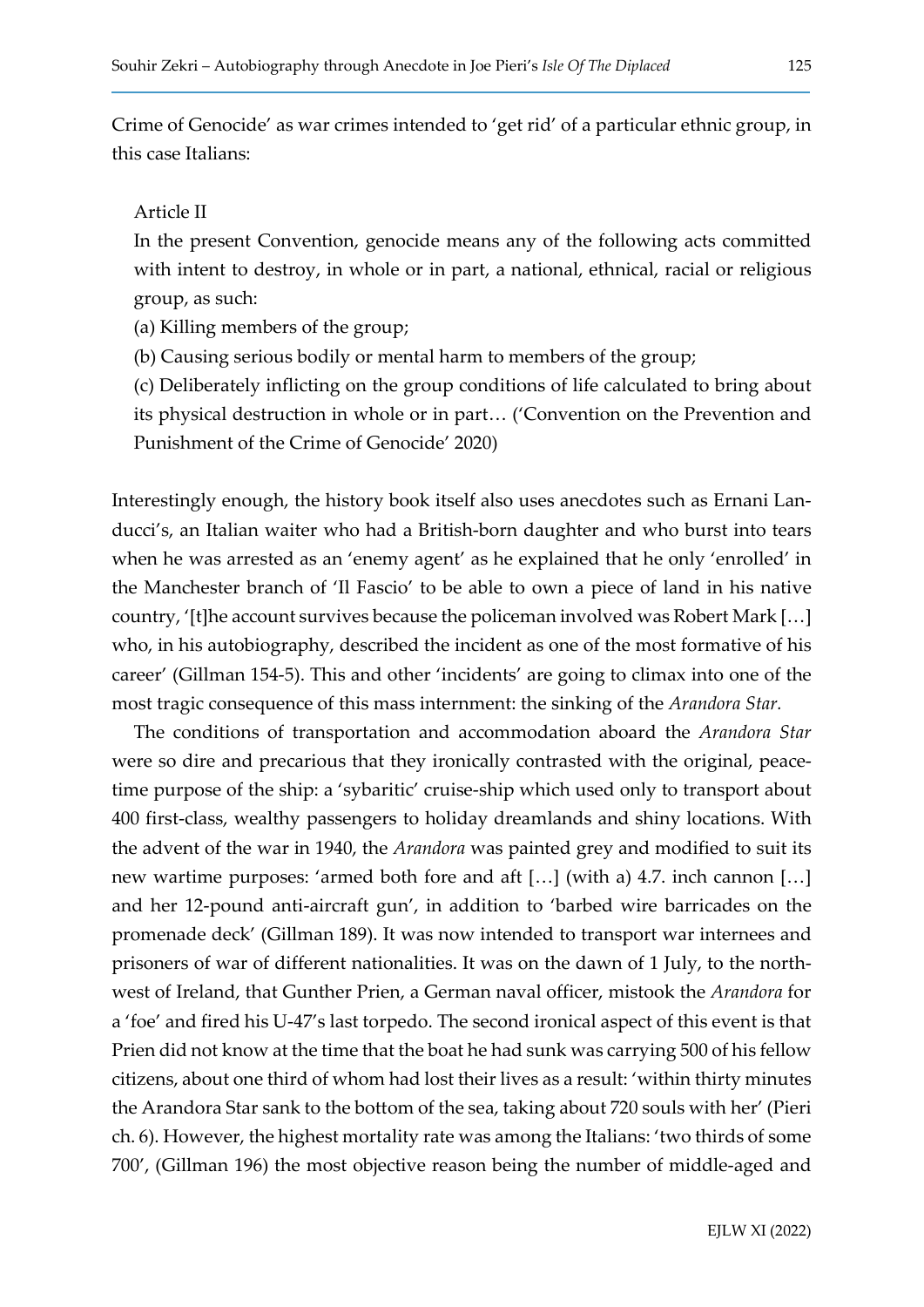ilar to those on the Arandora:

elderly people who were 'used to comfortable existences' (Gillman 198) as opposed to German seamen and military officers of other nationalities. In Isle of the Displaced, Pieri and other 'enemy aliens' had been loaded on the Ettrick and the conditions were sim-

To the prisoners of the Ettrick the peril of our situation was only too apparent. Imprisoned as we were in the hold behind the fences of barbed wire, in the event of an emergency we would be caught in a trap and perish without the slightest hope of escape. I decided to stay as long as possible on the deck area as I had no desire to go back into the cramped and badly-lit hold […] The soldiers on the other side of the wire seemed to have a friendly enough aspect, so I attempted a conversation with them [...] One of the soldiers hailed from Glasgow, knew our shop well and he promised me that on his return to Scotland he would get in touch with my parents with news of my whereabouts. Years later I was to learn that the soldier had indeed kept his promise, much to the relief of my parents. The news of the sinking of the Arandora Star with heavy internee casualties had been released in the UK to the consternation of every Italian family who thought that their relatives might have been on board that ship. (ch. 6)

I refer to 'objective' because the public had been greatly misinformed about the incident when, three days after, the British Press ruthlessly trashed Italian internees as the headlines of the Daily Herald and the London Star conspicuously reflected their prejudiced views: '"Aliens Fight Each Other in Wild Panic", "Internees" Panic Lost Many Lives.' The Daily Express added insult to injury by describing the Italians in the following terms: 'the whole mob of them thought of their own skins first. The scramble for the boats was sickening' (Gillman 196-7). Fortunately, an official memorandum and personal accounts of survivors later contradicted the press, all documented by Gillman's book which itself intends to dispel myths about this and other incidents hidden by official media during World War Two.

#### Pieri's anecdotes or how to 'translate knowing into telling'<sup>3</sup>

Being an internee allowed Pieri to meet an infinite variety of people and undergo both strange and ordinary experiences during the transits of his traumatic journey as an 'enemy alien', until he reached his final destination in Camp 'S', a microcosmic version of the world's diplomatic and foreign relationships: 'It was as if we had been forgotten by the outside world […] we were there because of an accident of birth and because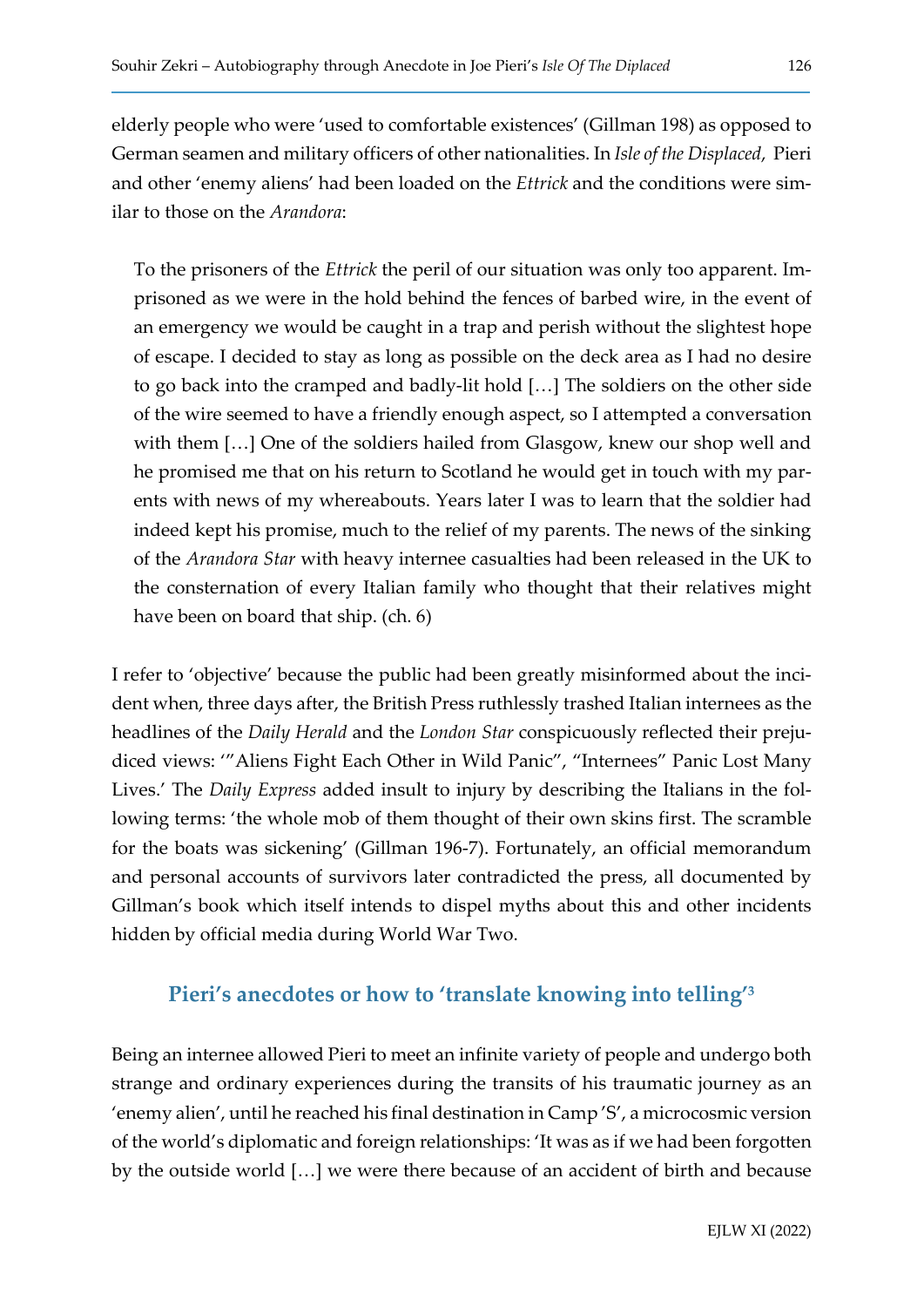of circumstances completely outwith our control […] imprisoned by the society in which we had lived most, if not all, of our lives […] home […] was the very country that had put them behind barbed wire' (ch. 11, 16). But it was not all about fear and suffering as his autobiographical book also narrates his extremely well-organised everyday life in Camp 'S' on Île Sainte Hélène, near Montreal. The most striking feature of Pieri's anecdotes is that they constitute narrative acts of resistance to trauma and suffering through storytelling and humour, even in the worst of situations. In that regard, Marlene Kadar reimposes the importance of 'personal experience' to the autobiographical mode and deconstructs its opposition to historical fact:

What is important to note is that autobiographical practices do reference verifiable historical information, but they also work with personal experience and the rich character of personal responses to that experience. Thus, that which expresses more than what happened, that which helps us to understand what the particular event means to the subject, can be read as autobiographical. What is important is what it felt like, not exactly what it was like (243).

Pieri's perspective and reactions to the events he witnesses and narrates are reflected in his anecdotes. During their first traumatic night in the camp, Italian civilians had been mistaken for dangerous German prisoners of war and were ill-treated and beaten by the soldiers of the Canadian camp:

Even in such moments a sense of humour can show itself. Aldo Magris, headwaiter from Quaglino's famous London restaurant, sat massaging a painful spot on his ribs where a rifle butt had struck. In the area of the blow he discovered a long forgotten pocket, from which he surreptitiously extracted a packet of condoms. Glancing around carefully to be sure of escaping detection, he proceeded to blow one up, gave it a sharp tap, and the resulting balloon floated gently up into the warm night air. This was followed by two more, until Aldo was discovered and given a sore head as well. (Pieri ch. 8)

Another anecdote is about a dog named Bosco, the camp mascot, who defecated each time a piece of raw onion was placed on its nose. This odd habit was turned into a practical joke made at the expense of the captain of the camp during roll-call (Pieri, ch. 14). Other anecdotes belong to the tragic-comic mode such as the one about the internee whose leg was getting longer each day. Prisoners were joking about it but it ended up being amputated because, as it turned out to be a growing tumour, it had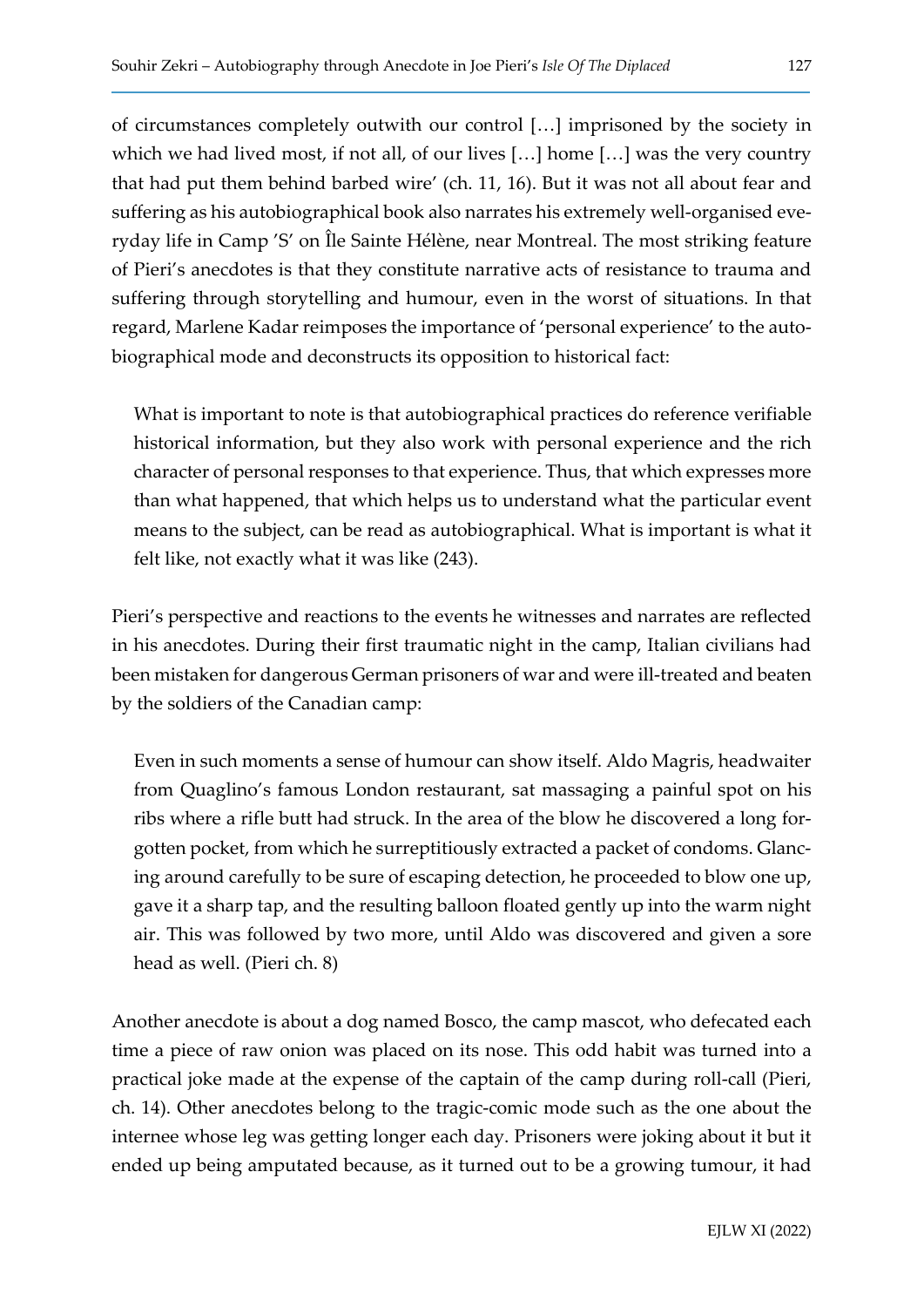been treated too late. However, Peter Pioli's circumstances as he was diagnosed with tuberculosis then submitted to a ruthless 'quarantine' in the 'bitter Canadian winter' has gloomier connotations and is referred to by Pieri as 'Kafkaesque' (Pieri, ch. 16).

Another anecdote I have chosen because of what I would like to call the poetry of sordidness, like Jaques Brel's song 'Au port d'Amsterdam'4 with its sailors who blow their noses in the stars and whose piss is likened to the singer's tears of despair at women's unfaithfulness:

> Y a des marins qui boivent Et qui boivent et re-boivent Et qui re-boivent encore Ils boivent à la santé Des putains d'Amsterdam D'Hambourg ou d'ailleurs Enfin ils boivent aux dames

Qui leur donnent leurs jolis corps Qui leur donnent leurs vertus Pour une pièce en or Et quand ils ont bien bu Se plantent le nez au ciel Se mouchent dans les étoiles Et ils pissent comme je pleure Sur les femmes infidèles… (lyrics.com)

[There's mariners who drink and drink and drink again and drink again and again They drink to the health of Amsterdam's whores Hamburg's or elsewhere's Well, they drink to the ladies

Who give them their beautiful bodies Who give them their virtue for a golden coin And once they had enough to drink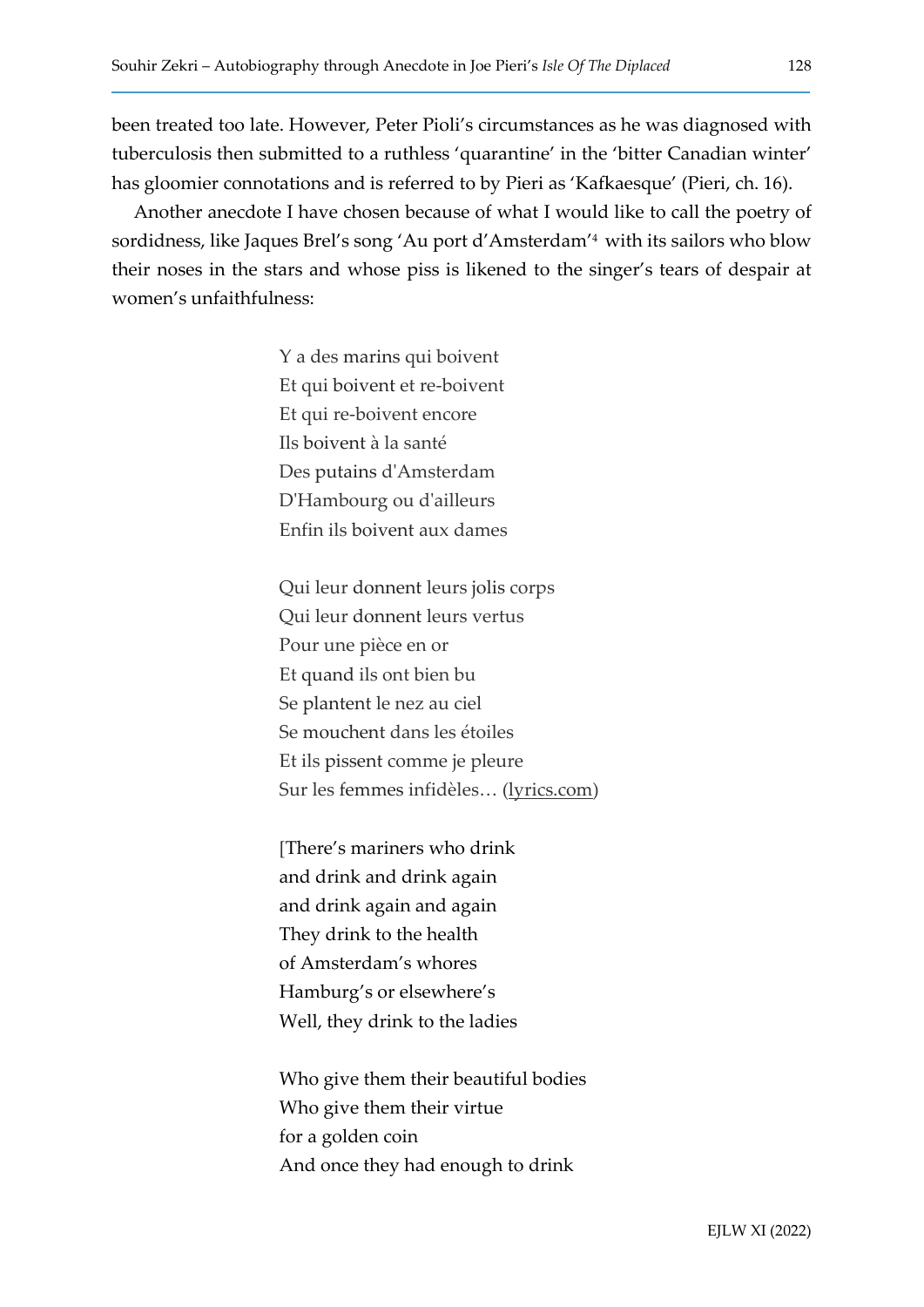Implant their nose in the sky Blow it in the stars And pee like I cry Over unfaithful wives…] (my translation S. Z.)

The following anecdote describes a fit of epilepsy which causes a general state of surreal hysteria:

The minutes ticked by, the dust scuffed up by 400 pairs of feet hung low in the motionless air, and the humidity and heat seeming to become ever more oppressive. Suddenly there was a strangled shout from the middle of group 5 […] A few seconds passed, and then, as though a giant scythe had been wielded amongst them, men began falling to the ground. Spreading out from Sangari's body like ripples in a pond, a mass fainting fit seized the camp, until a carpet of bodies lay on the ground. (Pieri ch. 16)

The similes of the 'giant scythe' and the 'ripples' as well as the metaphor of 'a carpet of bodies' are grippingly poignant and attract as much attention to the language used as to the story being told. Not only does Sangari's incident seem incredible in its contagiousness, but Pieri's poetic prouesse also adds literariness and extraordinary beauty to an otherwise ordinary and squalid environment.

#### Functions and purposes of Pieri's anecdotes

Pieri's anecdotes have specific formal features which serve various thematic and structural functions: they are short, use dialogue and are always based in real-life situations. The fact that the internment camp is an all-male environment is also to be taken into consideration for the anecdote of and about other male internees can be studied as a masculine storytelling strategy<sup>4</sup> which gives Pieri's life story shape and density.

The first and most important aspect of these anecdotes is their brevity and the aim to 'illustrate rather than to explain' (Strachey VIII) , two crucial features which are discussed by Craig Howes in 'Biobits': 'The eternal impulse to record lives briefly has therefore grown stronger over the centuries as the media available for producing them have multiplied [...] the fragment, anecdote, vignette, or trace have significant roles to play in expanding the range of what we consider to be life writing' (4). Interestingly bringing the discussion back to Sigmund Freud and Lytton Strachey, whose role in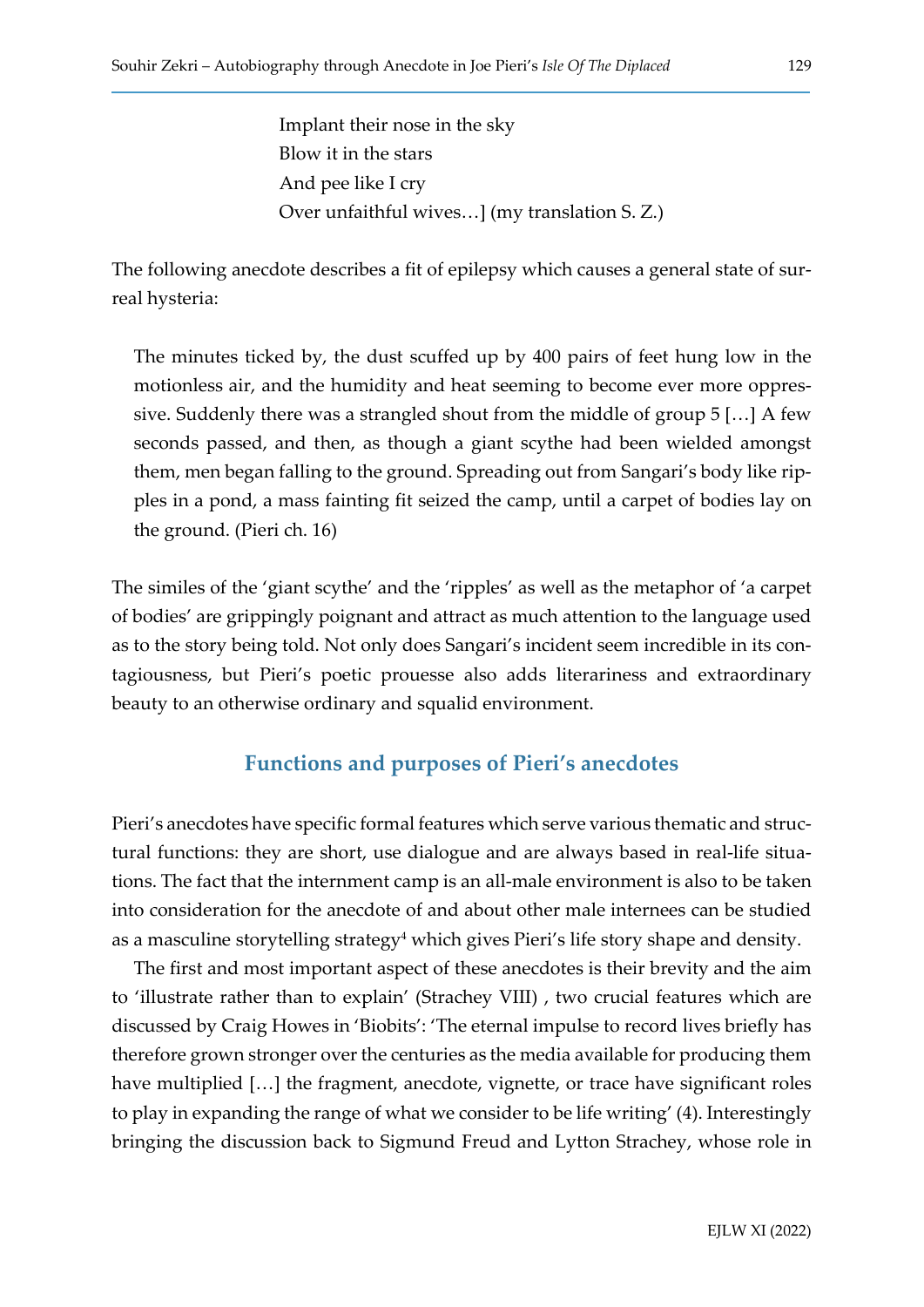establishing the 'economical' aspect of biography cannot be overlooked, Howett provides an additional, more contemporary dimension to Samuel Johnson's contention about anecdotes as the future of literature.

In addition, Pieri's anecdotes are formally dynamic in that they are at once told by Pieri as a witness and by the prisoners within his stories to each other. Even after the end of the war, the former prisoners would meet and 'swap humorous stories'. This aspect provides a double framework as well as a dialogic aspect to the anecdotes: 'the item of history […] dramatizes the act of telling and requires an act of interpretation [...] its narration both comprises and refracts the narration it reports' (Fineman qtd in Silver 245-46). In other words, the anecdote at once performs the act of witnessing a particular incident or reality and constructs it through narrative, besides therapeutically raising morale by telling or writing down these brief life stories: 'These tales, sometimes embellished, raised morale amongst the men. In our situation such little acts of defiance could be considered victories against our captors' (Pieri ch. 8).

In 'L'anecdote entre littérature et histoire: Une introduction', [The Anecdote between Literature and History; An Introduction] Gaël Rideau refers to the 'effet de rupture' (10) [break effect] in relation to anecdotes; those pauses during narration which animate the narrative with their final twist and poeticise the sordidness of the everyday of an interment camp (ch. 16). Pieri's anecdotes thus at once interrupt and continue his/tory, they interrupt the narrative but also fill in the blanks of British, Canadian and Italian History as they tell history from below: 'it becomes a complement, or, more precisely, a supplement of History, in rectifying sense' (14)<sup>5</sup> and criticise the untold history of Italian and other internees and the reality of British and Canadian histories (ch. 16). Pieri himself jokes about it: 'The first casualty in war is indeed truth!' as he writes about 'the unjust arrest of Italians who had suddenly become enemy aliens' (18). Fineman expresses it as: 'the opening of history that […] is traced out by the anecdote […] the seductive opening of anecdotal form' (Fineman, qtd. in Silver). Fineman also calls it the '"hole" in the "whole" of historical narrative', a notion also highlighted as 'gap' and 'bridge' (that is 'plugged up by a teleological narration') between the present and the past by Silver (246). The latter also uses the traumatic words of 'puncture' and 'wound' (Fineman qtd. in Silver, 246), even Jane Gallop uses a similar terminology of 'fissures' and prying open in relation to anecdotal theory, 'troubling (disturbing a story) to advance' as a narrative strategy. This is reminiscent of female saints' anecdotes of psychosomatic ecstasies as Sainte Thérèse de Lisieux is wounded by the 'shaft of fire' and she/her text is inflamed by devout passion in Vita Sackville-West's The Eagle and the Dove. There is inevitably a move towards the psychoanalytic and the notion of 'touch of the real' in relation to the impossibility of representing the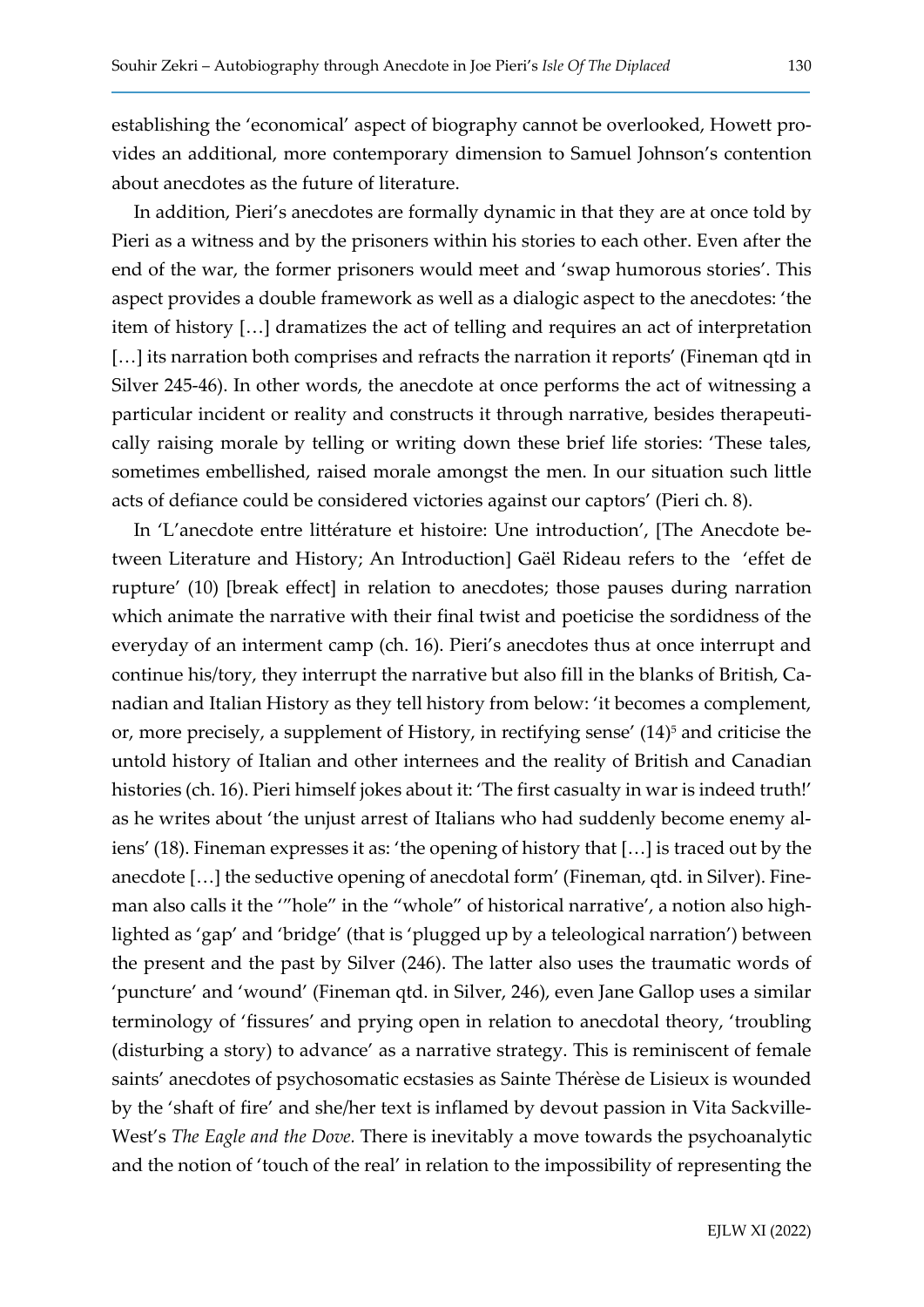real in discourse: 'words can only gather up the traces that the real has left' (Silver 247) and Lacan resorts to anecdotes when theory, language and reality fail him.

In her article 'The Devouring: Traces of Roma in the Holocaust: No Tattoo, Sterilized Body, Gypsy Girl', Kadar refers to the undocumented auto/biographies of Roma minorities as 'traces or fragments of autobiographical telling' and goes as far as to suggest that these be acknowledged as 'member-genres in the taxonomy of auto/biographical practices', '[t]he power of the fragment or trace is undeniable' (223, 225). Kadar's article interestingly combines the retrieval of 'lost histories' (224) with a refurbished focus on witnessing as part of trauma studies and a more inclusive life writing theory.

There is undeniably a morality behind Pieri's anecdotes. Indeed, the latter tend to mock and expose the cruelty of their captors and the harsh, inhuman conditions before and during their internment, 'the awful Warth Mills, the fear and danger on the Ettrick, the brutality of the first night on the island, and the crushing, soul-destroying uncertainty and boredom of life un the camp' (Pieri, chp. 23). But the most shocking was the betrayal of the British government which had let them down as good, honest hard-working citizens and imprisoned them physically and morally behind the barbed wires of war expediency. The consequences of this war alienation perdured well beyond internment as, once freed, Pieri recounts his difficulties in reintegrating British and Scottish society:

For the first time in three years I was not under some form of military constraint or other […] I could feel anxiety and apprehension well up inside me […] Sudden release from captivity can be almost as traumatic as the shock of arrest. The suddenness of my imprisonment had cut me off without warning from my family and friends […] As a prisoner, the routine duties of having to earn a living and making a way for myself in life had stopped […] Existence was merely a long round of killing time and waiting for an uncertain future […] I had become effectively depersonalised. With my release, the tensely wound psychological spring which had enabled me to come to terms with my captivity […] seemed to have suddenly unwound […] I looked around […] These were the people who for the last three years had looked upon me as a dangerous enemy. (chp. 22)

Pieri's criticism is sometimes disguised behind the entertaining and the comic, behind this tragic-comic constant. However, in the final chapters of the book, the autobiographical 'I' releases a bitterness which directs the reader's attention towards the ul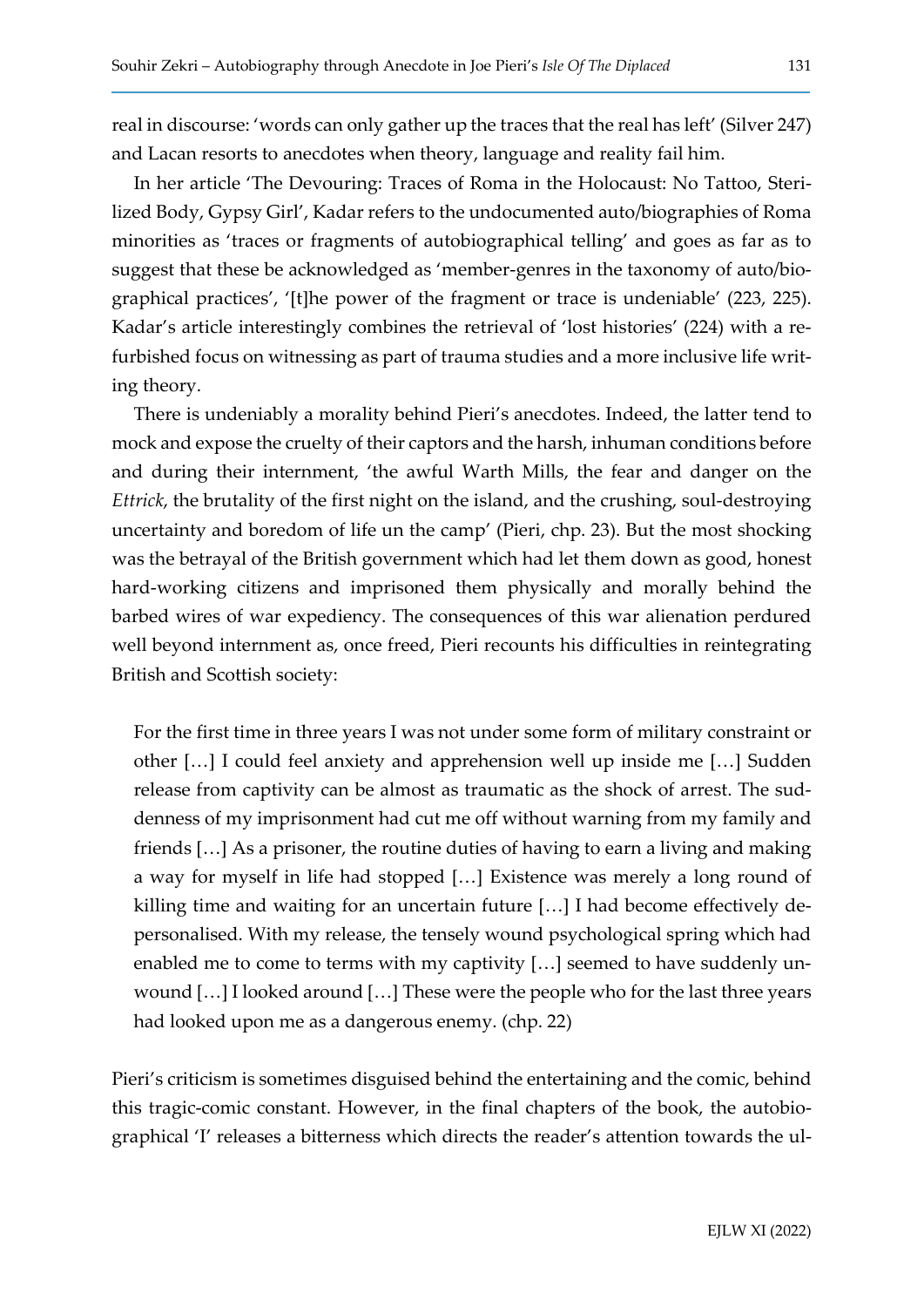terior motives of Pieri's anecdotes: rebellion and revision, particularly, to use Strachey's words, by 'illustrating' specimens of British injustices and Scots-Italian narrative acts of resilience.

#### Conclusion

At the end of his memoirs, Pieri tells of the fate of each of his real-life 'characters' after the end of the war, then he substantiates his anecdotes with photographs of the internees who had shared his fate in Camp S/43:

For many years after the war I kept in touch with many of the friends made on Ile Sainte Hélène. Pasquale Nardo, the little Sicilian […] went North to Naples, where he built up a thriving fruit exporting business […] Captain Bonorino […] retired to his little village high on the hills overlooking Genoa […] many an exquisite glass we drank whilst exchanging tales of Camp 43. It is a curious aspect of human psychology that very often the mind tends to ignore the negative aspects of past experiences and in reminiscing dwells only on the more pleasant ones. The stories swapped in any gathering of the old prisoners seemed to deal with the humorous aspects of life there. The antics of the sailor Baldino in front of the cinema screen, the exploits of Gerry Capaldi, the preening and vanity of Moramarco, the nostalgic songs sung in the compound in the warm summer evenings… (ch. 23)

As a type of life writing, and in spite of being 'fragments' or 'traces' of the truth, anecdotes constitute an integral part of Pieri's autobiographical narrative impulse as they enliven the narrative by providing a third dimension to the characters of his stories, as if in a conversation with the reader. These characteristics establish the anecdote as a life writing and literary genre which effects a successful move from the oral to the written form and whose brevity and efficiency continually contribute to its perennial nature.

### Works Cited

Conley, Tom, 'From Antidote to Anecdote: Montaigne on Dissemblance', in: Sub-Stance 38:1, 118, in: The Anecdote (2009), The Johns Hopkins University Press, 5-15, https://www.jstor.org/stable/40492978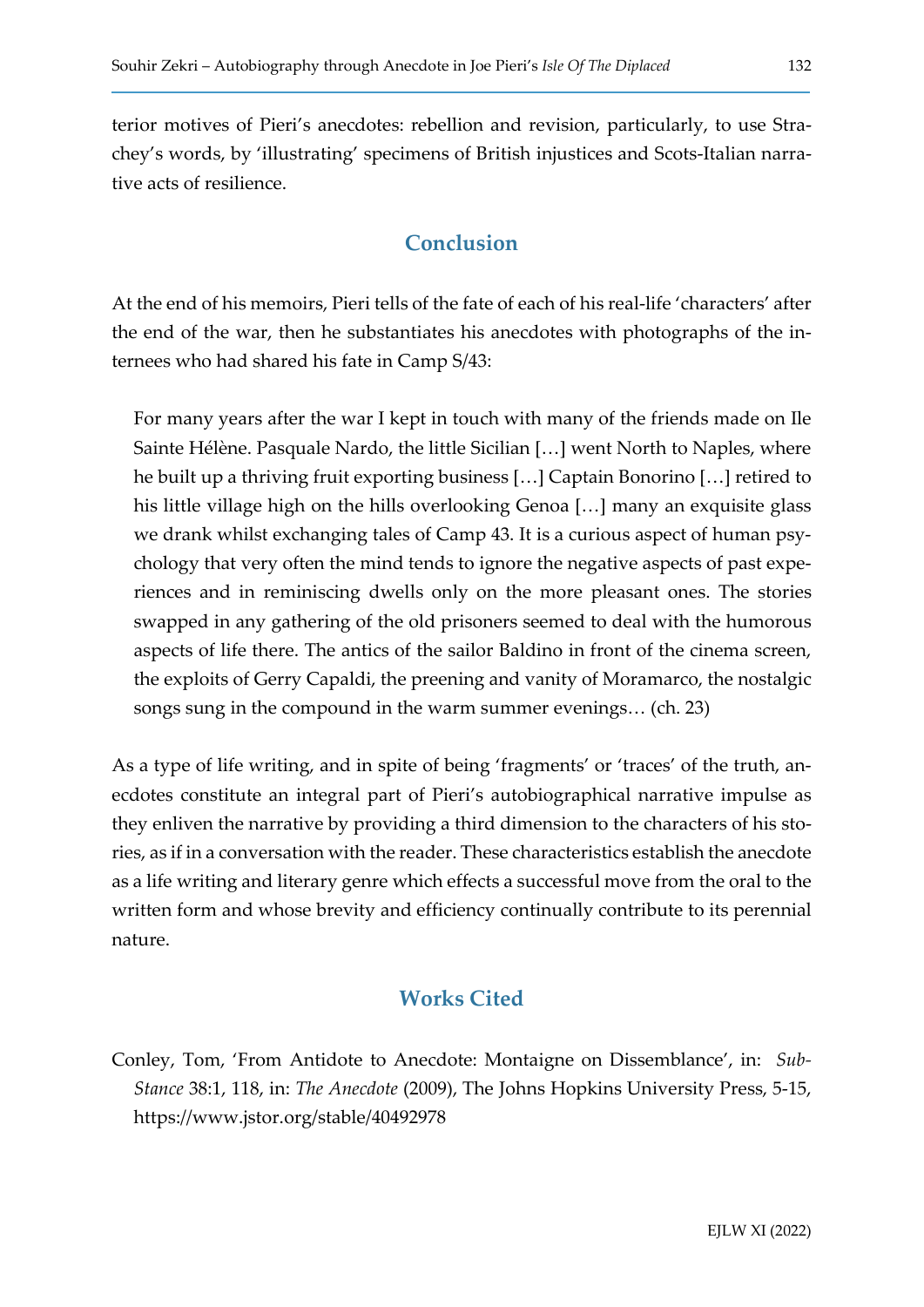- 'Convention on the Prevention and Punishment of the Crime of Genocide', 16 August 1994, Office of the High Commissioner for Human Rights, 29 September 2020, <http: //www.unhchr.ch/html/menu3/b/p\_genoci.htm>.
- Emenanjo, E. 'No̧lue, 'The Anecdote as an Oral Genre: The Case in Igbo', in: Folklore, 95: 2 (1984), Taylor & Francis, 171-176, https://www.jstor.org/stable/1260201
- Fineman, Joel, 'The History of the Anecdote: Fiction and Fiction', in: The New Historicism, edited by Harold Aram Veeser, New York: Routeldge, 49-76.
- Gallop, Susan, Anecdotal Theory, Durham: Duke UP, 2002.
- Gillman, Peter and Leni, '"Collar the Lot!": How Britain Interned and Expelled its Wartime Refugees, London: Quartet Books, 1980.
- Howes, Craig, 'Biobits and the Life Writing Environment', in: Journal of Modern Life Writing Studies, 14 (2020) 1-9.
- Kadar, Marlene, 'The Devouring: Traces of Roma in the Holocaust: No Tattoo, Sterilized Body, Gypsy Girl', in: Tracing the Autobiographical, Waterloo: Wilfrid Laurier University Press, 2005, 223-246.
- McCumber, John, 'To Be Is to Be an Anecdote: Hegel and the Therapeutic Absolute', in: SubStance, 38:1, 118, in: The Anecdote (2009), The Johns Hopkins University Press, 56-65, https://www.jstor.org/stable/40492981
- Pieri, Joe, Isle of the Displaced: An Italian-Scot's Memoirs of Internment in the Second World War, Kindle ed., Neil Wilson Publishing, 1997.
- Rideau, Gaël, L'anecdote entre littérature et histoire à l'époque moderne, edited by Geneviève Haroche-Bouzinac, Camille Esmein-Sarrazin, Gaël Rideau and Gabriele Vickermann-Ribémont, Presses Universitaires de Rennes, 2015, www.pur-editions.fr
- Silver, Sean R, '"Pale Fire" and Johnson's Cat: The Anecdote in Polite Conversation', in: Criticism, 53:2 (Spring 2011), Wayne State University Press, 241-264, https://www.jstor.org/stable/23131569
- Simpson, David, 'Anecdotes and Conversations: The Method of Postmodernity', in: The Academic Postmodern and the Rule of Literature: A Report on Half Knowledge, Chicago: University of Chicago Press, 1995, 41-71.
- Snipes, W.C., Writer and Audience: Forms of Non-Fiction Prose, New York: Holt Rinehart and Winston, 1972.
- Sullivan, James, Legend, Anecdote and History,The Quarterly Journal of the New York State Historical Association, Fenimore Art Museum, 10:1 (January 1929) 29-44, https://www.jstor.org/stable/43565924
- Tinker, Chris, Georges Brassens and Jacques Brel: Personal and Social Narratives in Post-War Chanson, Liverpool: Liverpool University Press, 2005.